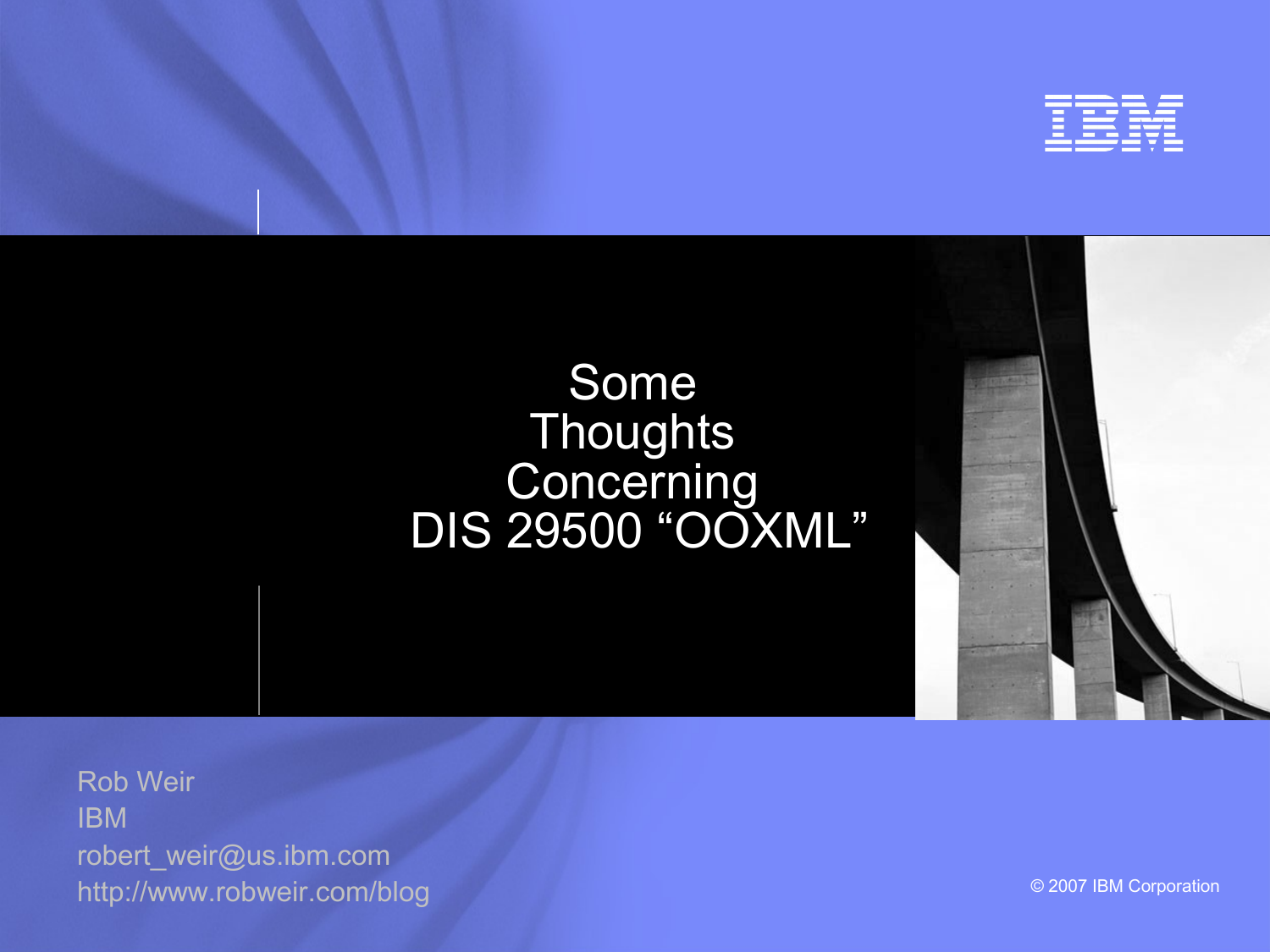

# What is a Standard?

"[A] document, established by consensus and approved by a recognized body, that provides, for common and repeated use, rules, guidelines or characteristics for activities or their results, aimed at the achievement of the optimum degree of order in a given context

NOTE Standards should be based on the consolidated results of science, technology and experience, and aimed at the promotion of optimum community benefits."

-- ISO/IEC Guide 2:2004, Definition 3.2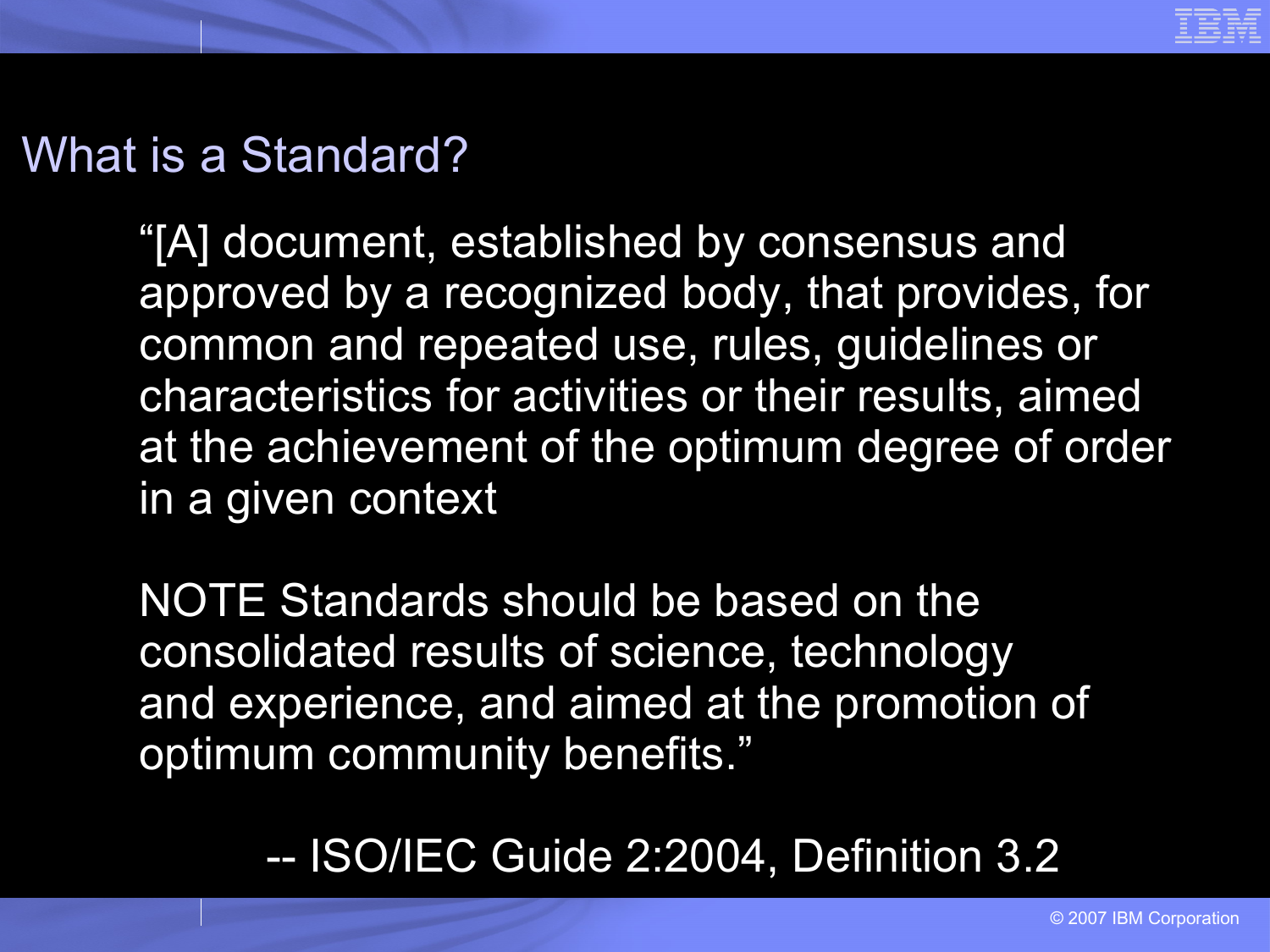

# FastTrack - Ecma's "value"



A proactive, problem solving experts' group that ensures timely publication of international standards;

Offers industry a "fast track", to global standards bodies, through which standards are made available on time;

**Balances Technical Quality and Business Value:** 

- . Quality of a standard is pivotal, but the balance between timeliness and quality as well: Better a good standard today than a perfect one tomorrow!
- . Offers a path which will minimise risk of changes to input specs
- · Solid IPR policy and practice

Ecma can be viewed as a reconfigurable hub of TCs

Rue du Rhône 114 - CH-1204 Geneva - T: +41 22 849 6000 - F: +41 22 849 6001 - www.ecma-international.org 21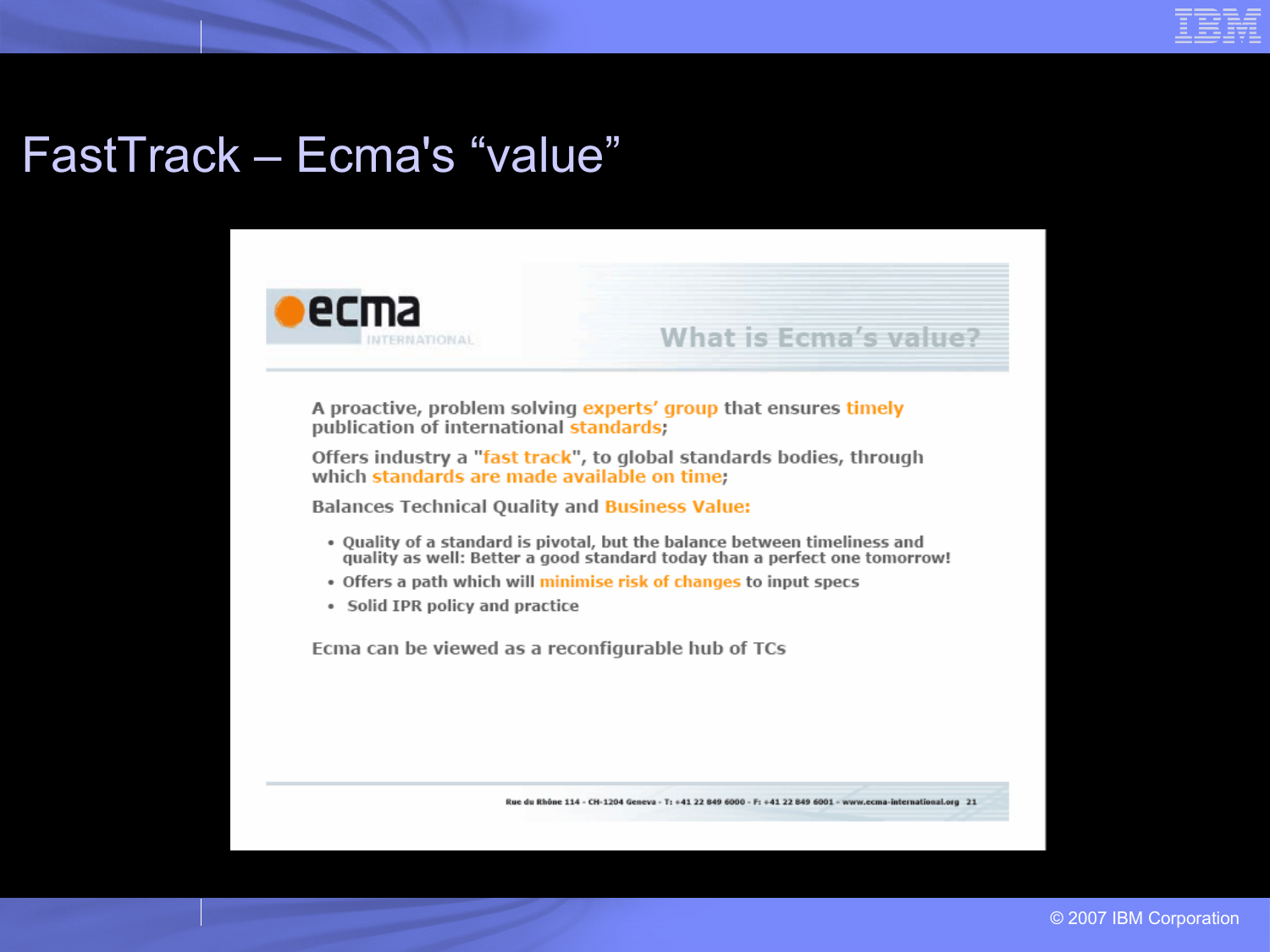# OOXML: a rushed standard

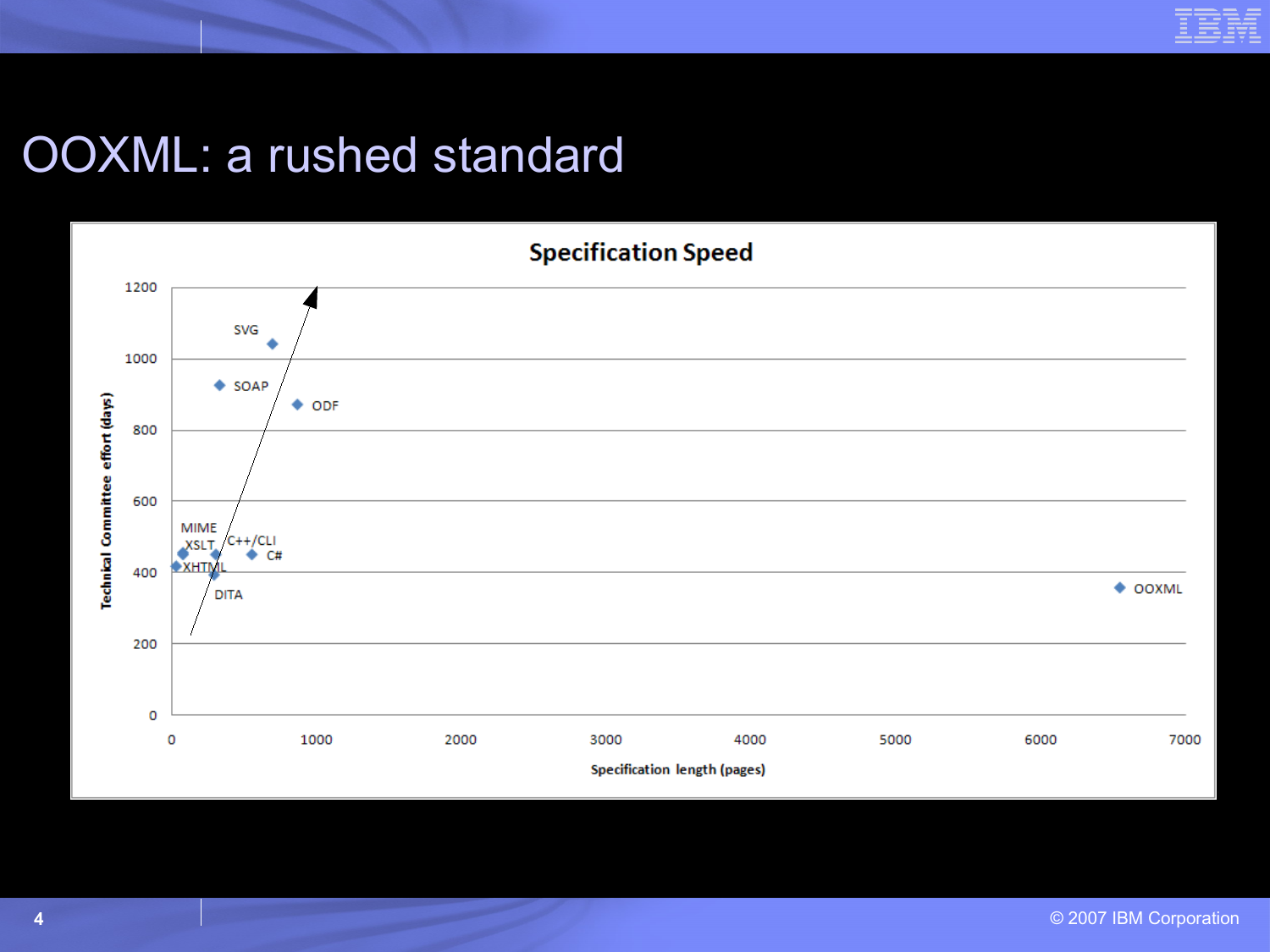

# The technical case against DIS 29500 / OOXML

### **OOXML does not satisfy the criteria commonly used to define standards :**

Standards should be repeatable, optimal/best practices and interoperable *Ref. ISO, British Standards Institute, ISO/IEC JTC1 Directives*

### **1. NOT Precise, Repeatable, Common**

*"Compatibility Settings" of WordProcessingML, such as "autoSpaceLikeWord95", do not provide for repeatable practices. Many other properties are undefined.* 

### **2. NOT aspirational and a consolidation of best practices**

*Very little use of the consolidated best practices of the industry such as XForms, Xlink, SMIL and MathML*

#### **3. NOT Interoperable and Portable**

*Heavily tied to Microsoft Office applications and Windows, to the detriment of interoperability and portability. Example: clipboard only supports Microsoft formats, such as EMF, and WMF. Supports Internet Explorer, but not Firefox, Opera or Safari.*

### **4. LACKS Cultural and Linguistic Adaptability**

*Example: NETWORKDAYS() defines a weekend in a way that will be improper in most parts of the Middle East.*